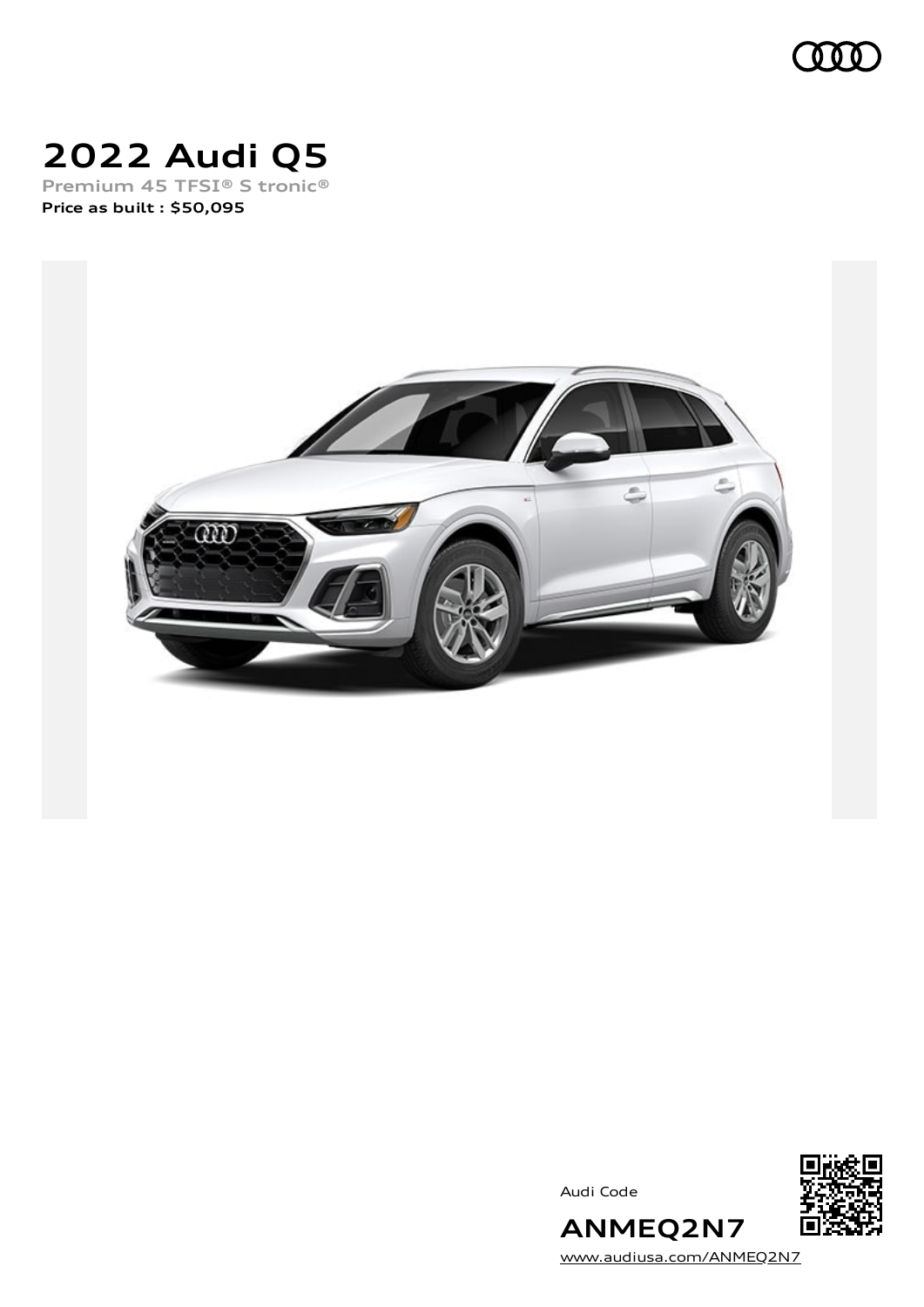# **Summary**

**Audi 2022 Audi Q5** Premium 45 TFSI® S tronic®

**Price as buil[t](#page-10-0)** \$50,095

#### **Exterior colour**

Ibis White

### **Interior colour**

| Seats     | Black with Rock Gray stitching |
|-----------|--------------------------------|
| Dashboard | Black                          |
| Carpet    | Black                          |
| Headliner | Gray                           |

### **Technical Specifications**

| Engine type                  | 2.0-liter four-cylinder                       |
|------------------------------|-----------------------------------------------|
| stroke                       | Displacement/Bore and 1,984/82.5 x 92.8 cc/mm |
| Max. output                  | 261 HP                                        |
| Torque                       | 273 lb-ft@rpm                                 |
| Top track speed              | 130 mph $1$                                   |
| Acceleration (0 - 60<br>mph) | 5.7 seconds                                   |
| Recommended fuel             | Premium                                       |

|  | ۵<br>ŝ |
|--|--------|
|  |        |

### **Further Information**

| N٥       |
|----------|
| 10 miles |
| Used car |
|          |

**Audi Code** ANMEQ2N7

**Your configuration on www.audiusa.com** [www.audiusa.com/ANMEQ2N7](https://www.audiusa.com/ANMEQ2N7)

**Commission number** c9b15fca0a0e09a87a5c

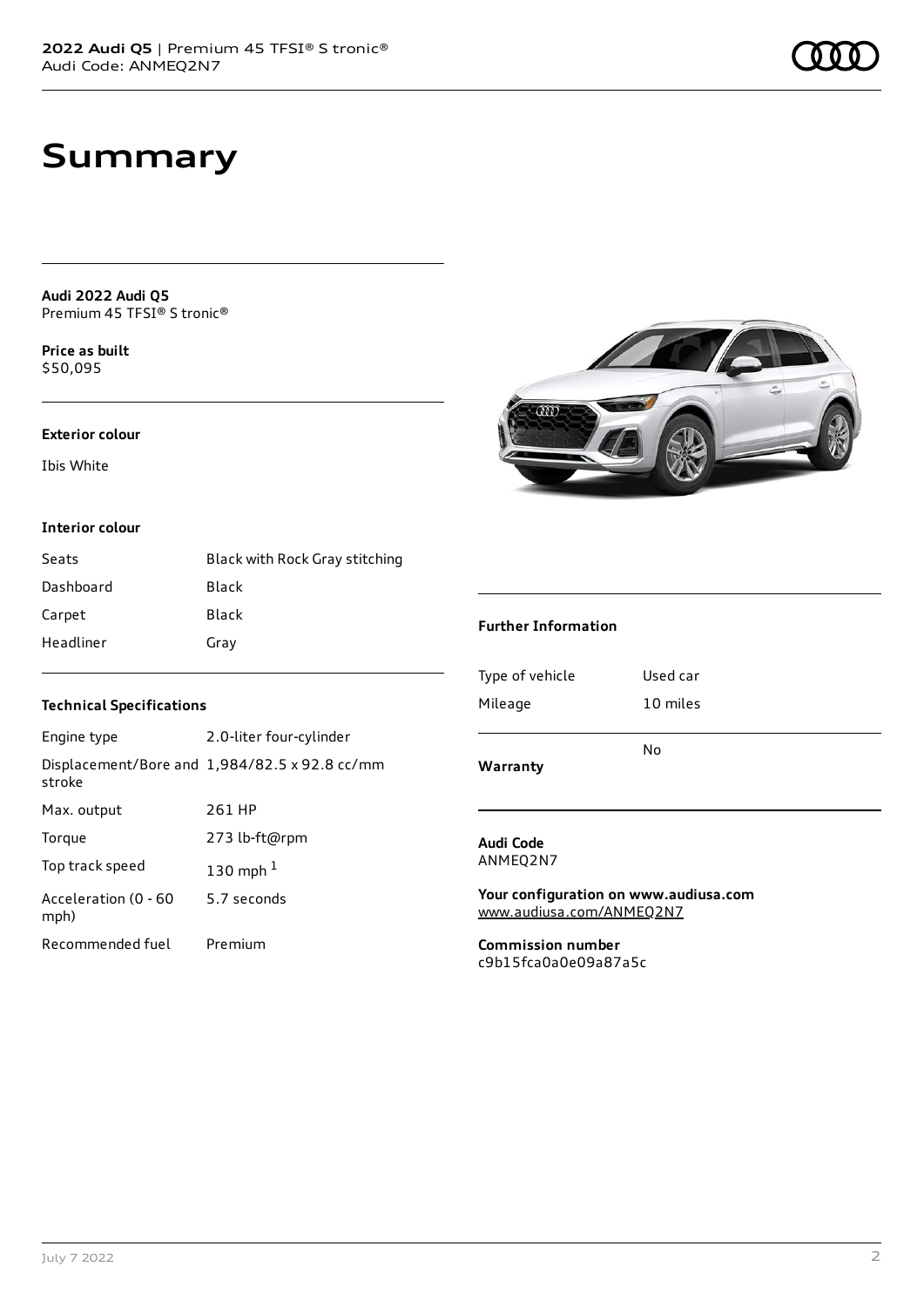# **Equipment**

Ibis White

Audi advanced key-keyless start, stop and entry

Power-adjustable, auto-dimming, power-folding, heated exterior side mirrors with memory

Convenience package

Power panoramic sunroof

Birch Wood Natural Gray Brown inlays

SiriusXM® with 90-day All Access trial subscription





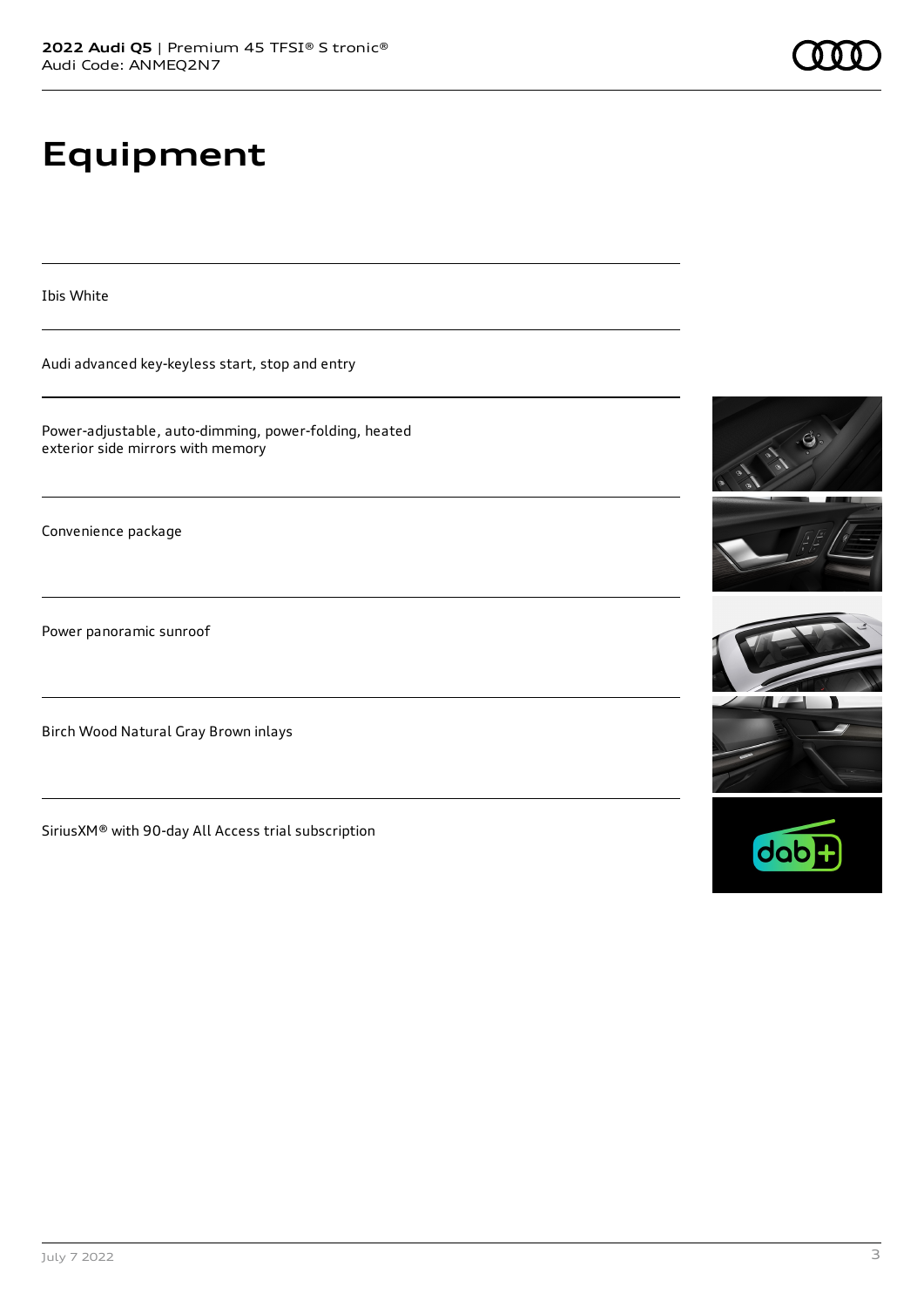**(1/2)**

# **Standard features**

### **Safety and Security**

| 4UB             | Driver and front passenger airbags                              |
|-----------------|-----------------------------------------------------------------|
| UH1             | Electromechanical parking brake                                 |
| 8T2             | Cruise control system                                           |
| VC <sub>2</sub> | Garage door opener (Homelink®)                                  |
| 4H5             | Electronic rear child door locks                                |
| OZ7             | Speed-sensitive electromechanical power<br>steering system      |
| 7K6             | Tire-pressure monitoring system                                 |
| 4X3             | Advanced Airbag Protection System                               |
| 3B7             | Lower Anchors and Tethers for Children<br>(LATCH) in rear seats |
|                 |                                                                 |

### **Exterior**

| 1D8   | Trailer hitch provision                 |
|-------|-----------------------------------------|
| 1S1   | Tool kit and floor jack                 |
| 1 B A | Standard suspension                     |
| 3S1   | Aluminum roof rails                     |
| 513   | Tailgate roof spoiler                   |
| 81T   | Full LED headlights with DRL signature  |
| HX2   | 235/60 R18 all-season tires             |
| 8VM   | LED taillights with dynamic turn signal |
| 4KC   | Heat-insulating side and rear windows   |
| 47B   | Aluminum trim around exterior windows   |
| CB5   | 18" 5-arm turbine design wheels         |
|       |                                         |

### **Interior**

QE1 Storage package

| <b>Interior</b> |                                                                                            |
|-----------------|--------------------------------------------------------------------------------------------|
| 4M3             | Four beverage holders                                                                      |
| VT5             | Illuminated aluminum door sill inlays with S<br>badging                                    |
| 6N)             | Light cloth headliner                                                                      |
| <b>9AO</b>      | Three-zone automatic climate control<br>system                                             |
| 417             | Auto-dimming interior rear view mirror with<br>digital compass and Integrated Toll Module® |
| 001             | LED interior lighting package                                                              |
| 6F3             | Front center armrest                                                                       |
| 7F9             | Leather-wrapped gear selector                                                              |
| 4F7             | Power tailgate                                                                             |
| 5XF             | Driver and front-passenger extendable sun<br>visors with illuminated vanity mirrors        |
| <b>3NS</b>      | Sliding, split folding 40/20/40 rear<br>seatbacks with adjustable recline                  |
| N1P             | Leather seat covers                                                                        |
| 4A3             | <b>Heated front seats</b>                                                                  |

#### **Infotainment and Driver Assistance**

| 6K9             | Audi pre sense <sup>®</sup> city                                                   |
|-----------------|------------------------------------------------------------------------------------|
| 2H1             | Audi drive select                                                                  |
| IU1             | Audi smartphone interface                                                          |
| IW <sub>3</sub> | Audi connect® CARE assistance and security<br>services (limited time subscription) |
| 7X2             | Parking system plus                                                                |
| 7W3             | Audi pre sense® basic and rear                                                     |
| KA2             | Rear view camera                                                                   |
| 8G1             | High beam assist                                                                   |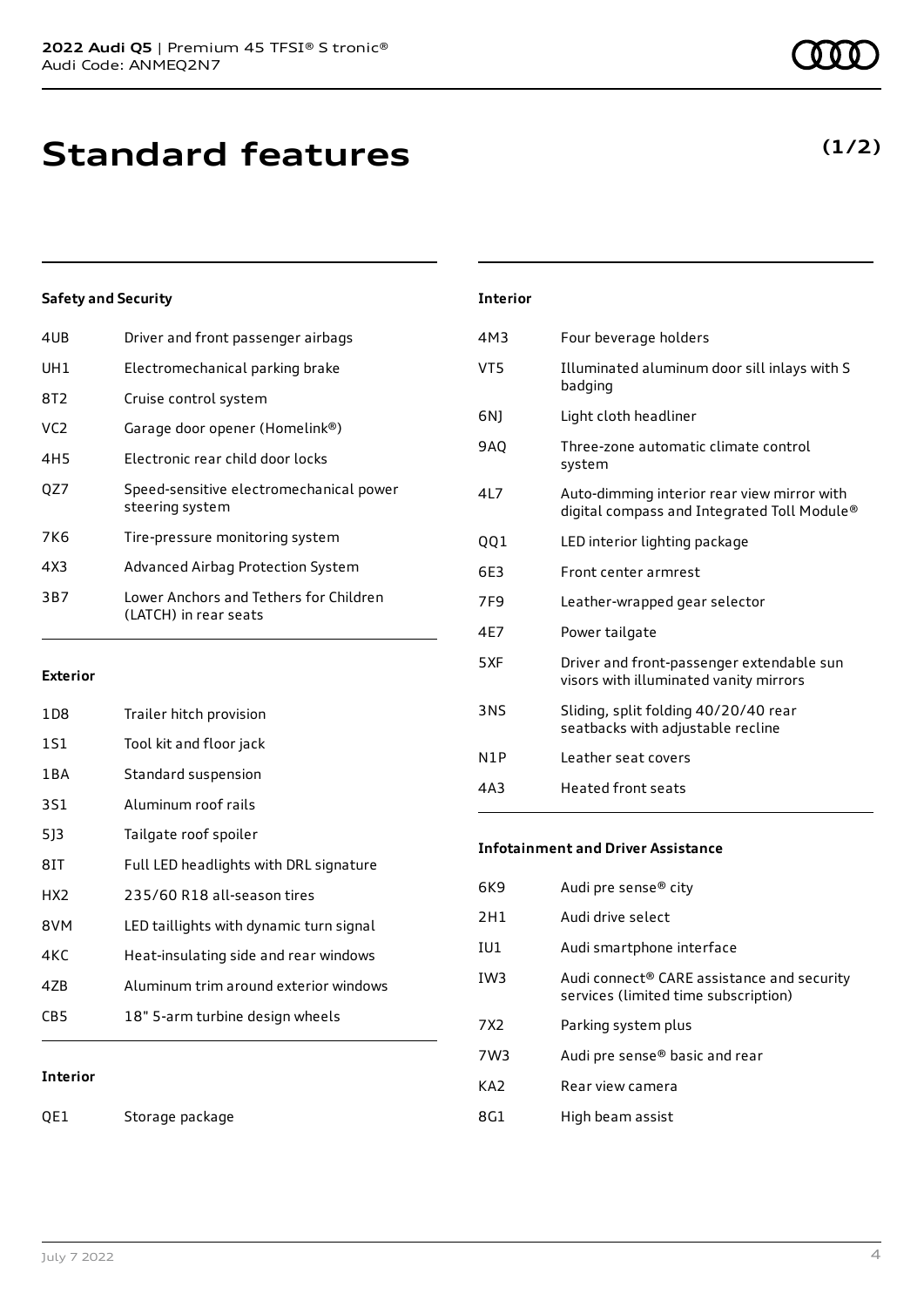# **Standard features**

### **Infotainment and Driver Assistance**

| 9VD | Audi sound system                                                 |
|-----|-------------------------------------------------------------------|
| 957 | 7.0" color driver information system                              |
| 7Y1 | Audi side assist                                                  |
| 613 | Audi active lane assist                                           |
| 97X | Preparation for mobile phone (Bluetooth®)<br>with streaming audio |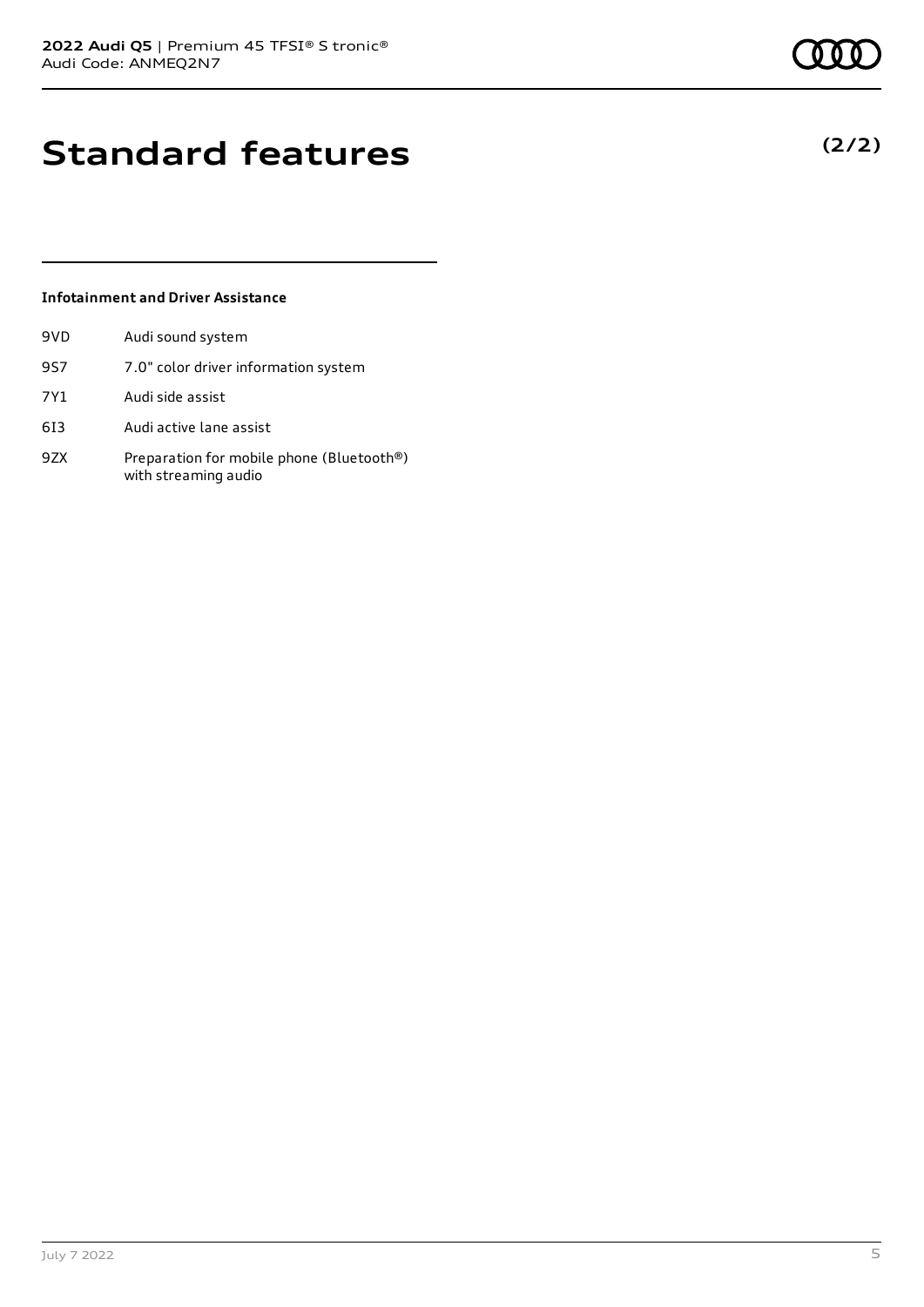# **Dealer remarks**

Ibis White 2022 Audi Q5 Premium S Line quattro quattro 7-Speed Automatic S tronic 2.0L Turbocharged

#### $===$  WHY AUDI CONCORD $==$

We are conveniently located in the East Bay a short drive from most Bay Area Cities. We are the highest rated Audi Dealership on Yelp and a recipient of multiple Audi Magna Elite Society Awards We have one of the Bay Area's largest selections of new and pre-owned luxury Audi inventories. Audi Concord is here to serve all your Audi Sales, Service, Parts and Collision needs in the Bay Area. We know that you have high expectations so allow us the opportunity to exceed them and demonstrate our commitment to excellence. We look forward to serving you!

#### $==$  Disclaimer  $==$

Tax, Title and Tags and other applicable fees are not included in vehicle prices shown and must be paid by the purchaser. Horsepower calculations based on trim engine configuration. Fuel economy calculations based on original manufacturer data for trim engine configuration. While great effort is made to ensure the accuracy of the information on this site, errors do occur so please verify information with our customer service representatives. This is easily done by calling us at (925)-771-2888 or by visiting us at the dealership (click here for directions).

. Recent Arrival! 23/28 City/Highway MPG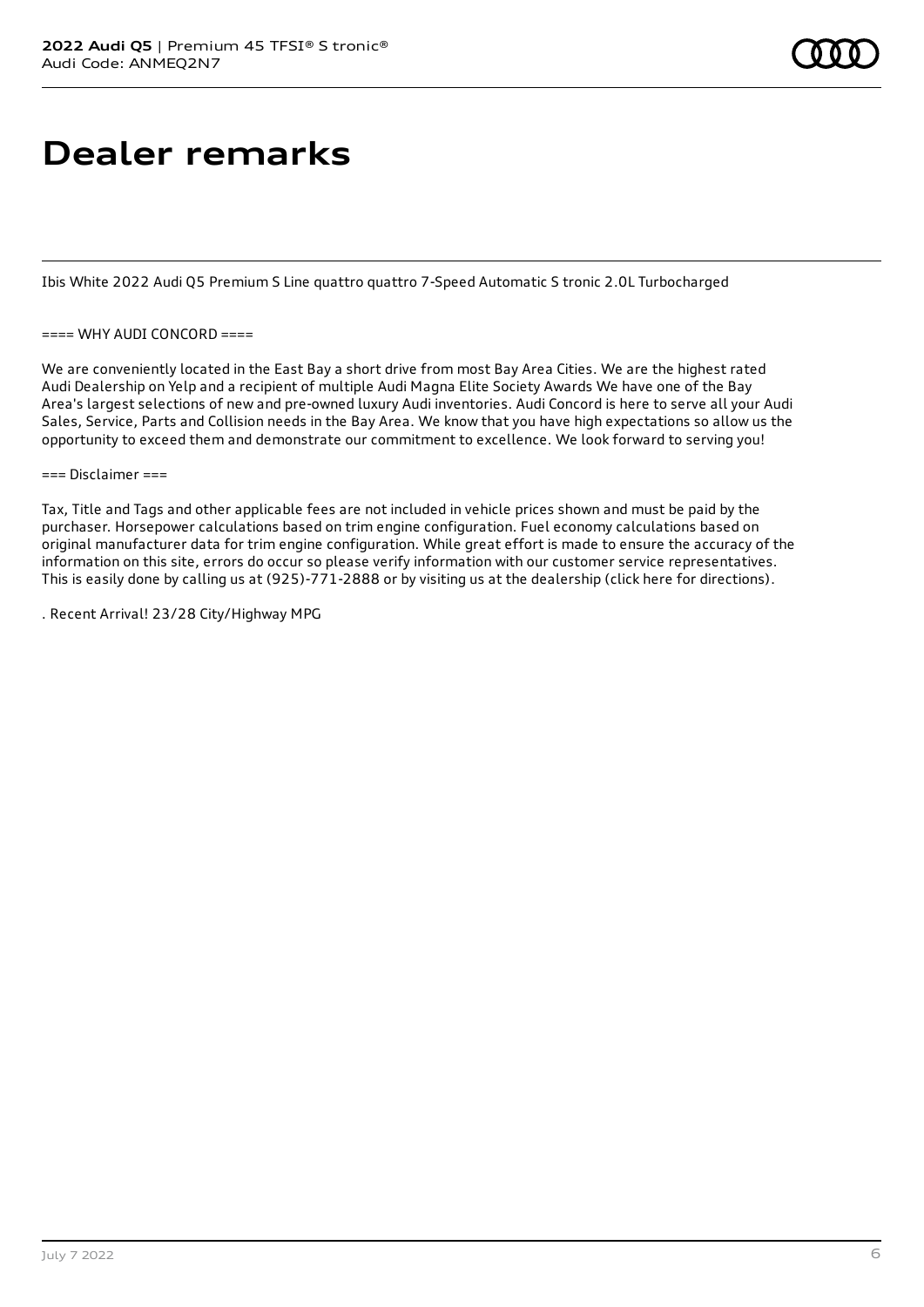July 7 2022 7

### **Engineering | Performance**

| Engine type                                 | 2.0-liter four-cylinder                                               | Steering type                              | Electromechanical progressive  |
|---------------------------------------------|-----------------------------------------------------------------------|--------------------------------------------|--------------------------------|
| Power Level                                 | 45                                                                    |                                            | steering system                |
| Max. output                                 | 261 HP                                                                | Turning diameter, curb- 38.7 ft<br>to-curb |                                |
| Displacement                                | 2.0 l                                                                 | Steering ratio                             | 15.9:1                         |
| Towing capacity                             | 4,400 lb                                                              |                                            |                                |
| Torque                                      | 273 lb-ft@rpm                                                         | Suspension                                 |                                |
| Valvetrain                                  | 16-valve DOHC with Audi valvelift<br>system and variable valve timing | Front axle                                 | Five-link                      |
| Acceleration (0 - 60<br>mph)                | 5.7 seconds                                                           | Rear axle                                  | Five-link                      |
| Engine block                                | Cast-iron                                                             |                                            |                                |
| Induction/fuel injection Turbocharged/TFSI® |                                                                       | <b>Brakes</b>                              |                                |
| Cylinder head                               | Aluminum-alloy                                                        | Front brakes                               | 13.3 (ventilated disc) in      |
| stroke                                      | Displacement/Bore and 1,984/82.5 x 92.8 cc/mm                         | Rear brakes                                | 13.0 (ventilated disc) in      |
| Top track speed <sup>1</sup>                | 130 mph                                                               | <b>Body</b>                                |                                |
|                                             |                                                                       | Material                                   | l iahtweiaht technology—multi- |

### **Electrical system**

Hybrid engine 12-volt Mild Hybrid Electric Vehicle (MHEV) technology

### **Transmission | Drivetrain**

| Drivetrain type | quattro <sup>®</sup> all-wheel drive with ultra <sup>®</sup><br>technology |
|-----------------|----------------------------------------------------------------------------|
| Transmission    | Seven-speed S tronic <sup>®</sup> dual-clutch<br>automatic transmission    |

| 15.9:1                                                                         |
|--------------------------------------------------------------------------------|
|                                                                                |
| Five-link                                                                      |
| Five-link                                                                      |
|                                                                                |
| 13.3 (ventilated disc) in                                                      |
| 13.0 (ventilated disc) in                                                      |
|                                                                                |
| Lightweight technology-multi-<br>material construction (steel and<br>aluminum) |
|                                                                                |

**Steering**

# **Technical Specifications**

**(1/2)**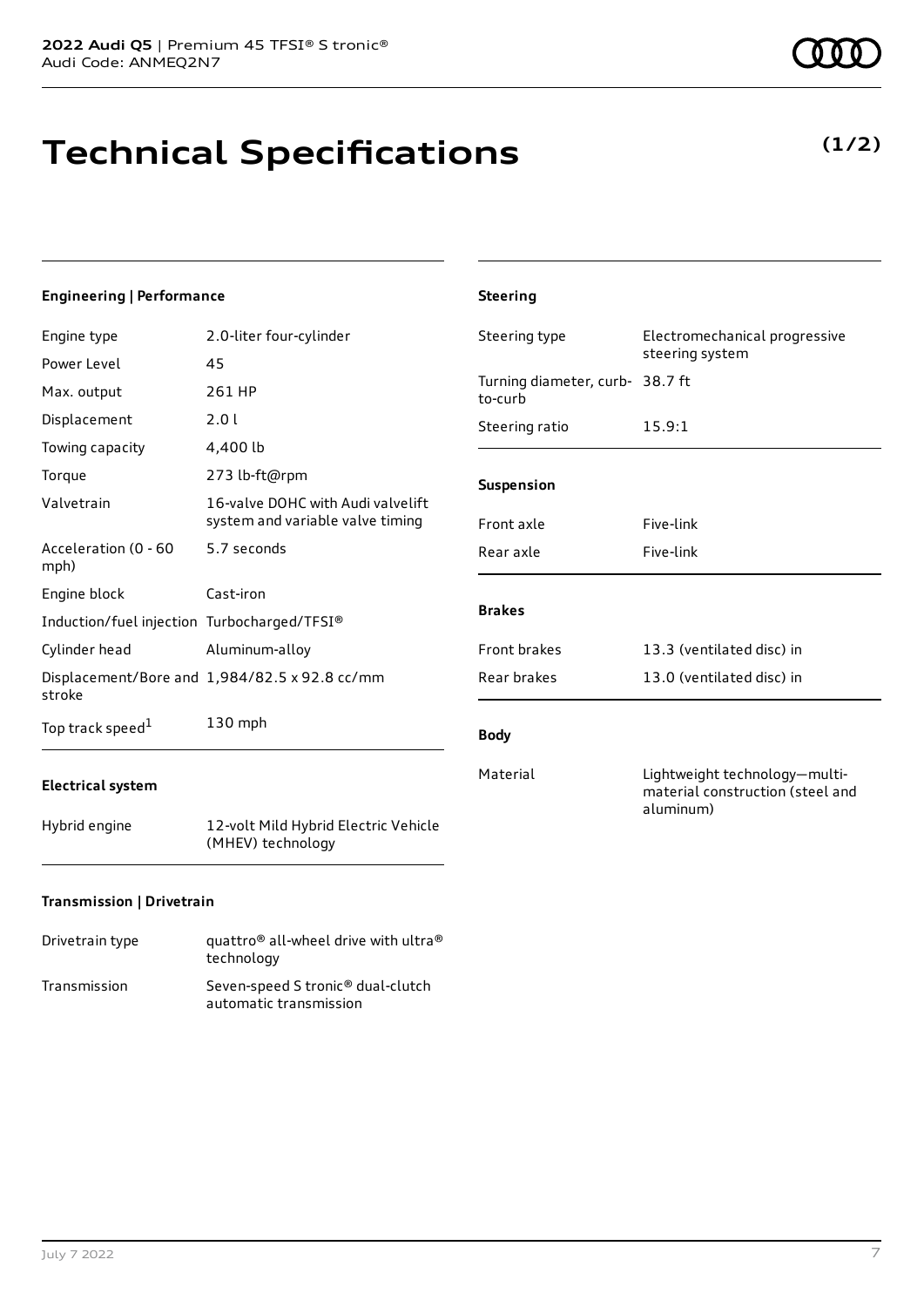## **Technical Specifications**

#### **Exterior Measurements**

| Height                           | 65.5 in  |
|----------------------------------|----------|
| Overall width without<br>mirrors | 74.5 in  |
| Length                           | 184.3 in |
| Wheelbase                        | 111.0 in |
| Drag coefficient                 | .32 Cw   |
| Overall width with<br>mirrors    | 84.2 in  |
| Track rear                       | 63.3 in  |
| <b>Track front</b>               | 63.6 in  |
| Curb weight                      | 4,079 lb |

#### **Interior measurements**

| Seating capacity                          | 5                                                  |
|-------------------------------------------|----------------------------------------------------|
| Shoulder room, rear                       | 56.5 in                                            |
| Head room with front<br>sunroof           | 38.1 in                                            |
| Leg room, rear                            | 38.0 in                                            |
| Shoulder room, front                      | 57.7 in                                            |
| Head room with rear<br>sunroof            | 37.7 in                                            |
| Head room, rear                           | 39.3 in                                            |
| Leg room, front                           | 40.9 in                                            |
| Head room, front                          | 39.6 in                                            |
| Cargo volume, rear<br>seatbacks up/folded | 25.8/54.0 (25.6/53.5 with<br>sunroof) cu ft, cu ft |

### **(2/2)**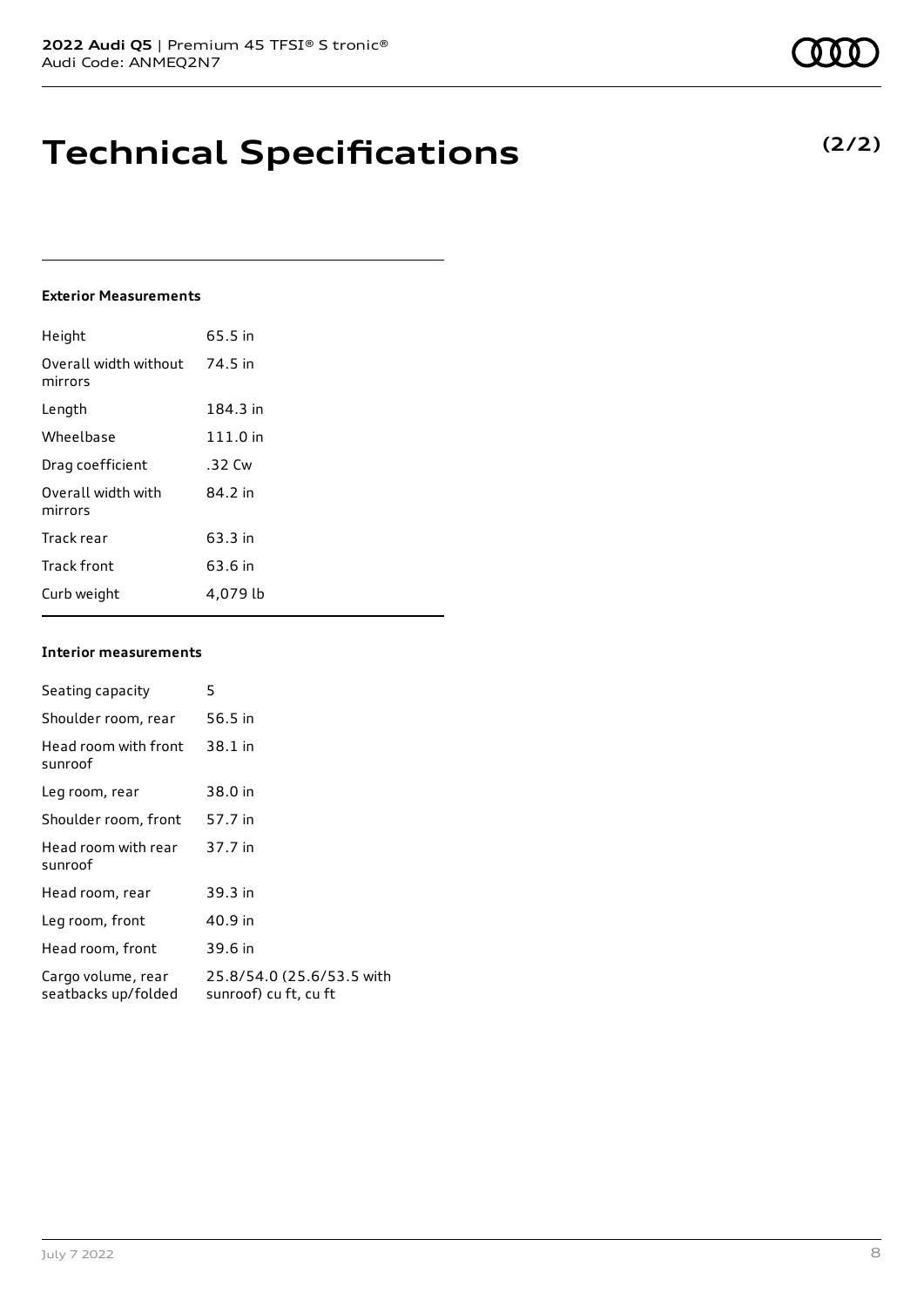## **Consumption- and emission**

### **Consumption by NEDC**

| urban       | $23$ mpg |
|-------------|----------|
| extra-urban | 28 mpg   |
| combined    | 25 mpg   |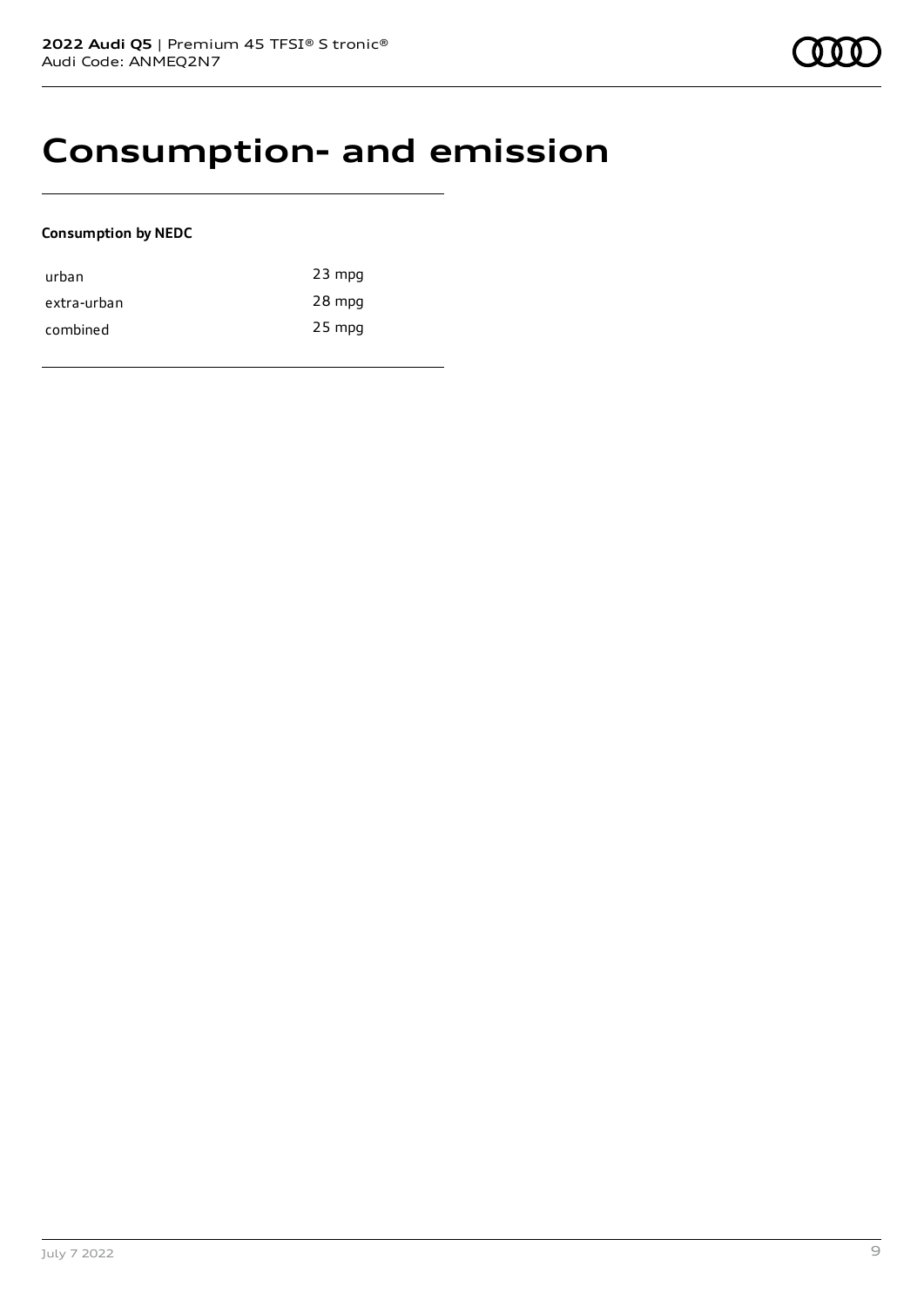

# **Contact**

Dealer **Audi Concord**

1300 Concord Ave 94520 Concord CA

Phone: 9257712888 FAX: 9257712828

www: [https://www.audiconcord.com](https://www.audiconcord.com/)